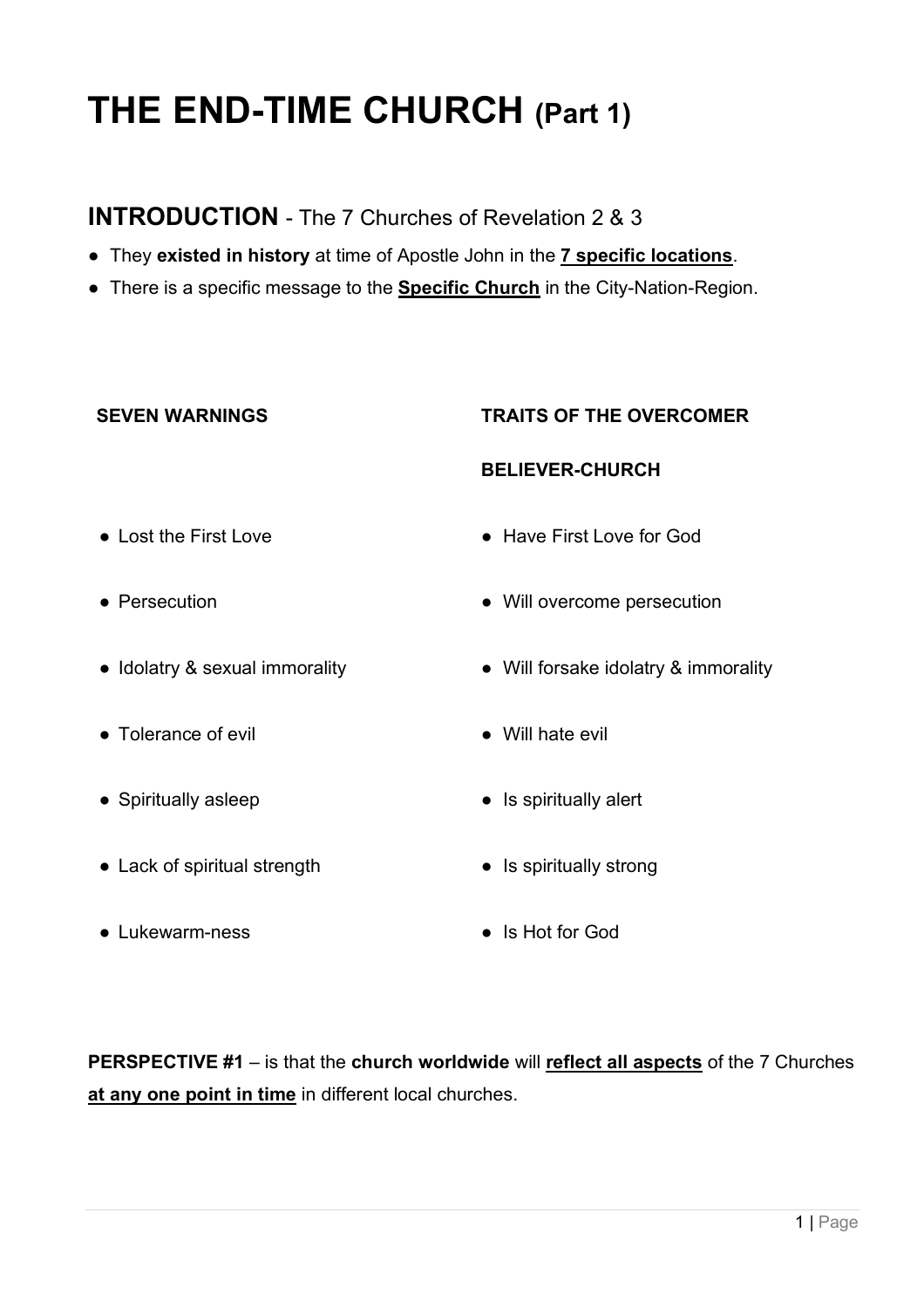# **PERSPECTIVE #2** – The 7 Churches **spans in time** from the **early church to the coming Rapture**.

- Ephesus ended about 170AD
- Smyrna ended about 314 AD when Constantine began his reign
- Pergamum ended about 590AD
- Thyatira ended with the Reformation
- Sardis ended about the  $18<sup>th</sup>$  Century
- Philadelphia ended about the time of WW2
- Laodicea will end at the **Rapture** of the Church!
- World will embrace the great religious prostitute **Mystery Babylon** of Rev 17

### **Three Repeated – Continual Exhortations** to all the 7 Churches:

- 1. Let him who has ears, hear what the Spirit is saying to the
- 2. Let him who has ears, \_\_\_\_\_\_\_\_\_\_\_\_\_\_\_\_\_\_\_\_\_\_\_\_\_\_\_\_\_\_\_\_ to the churches.
- 3. To him who the same state of the state of the state of the state of the state of the state of the state of the state of the state of the state of the state of the state of the state of the state of the state of the stat

# **Implications, applications + revival today for every believer & local assembly who heeds the specific message and the 3 Exhortations**

**The Laodicean Church – Revelation 3:14-22**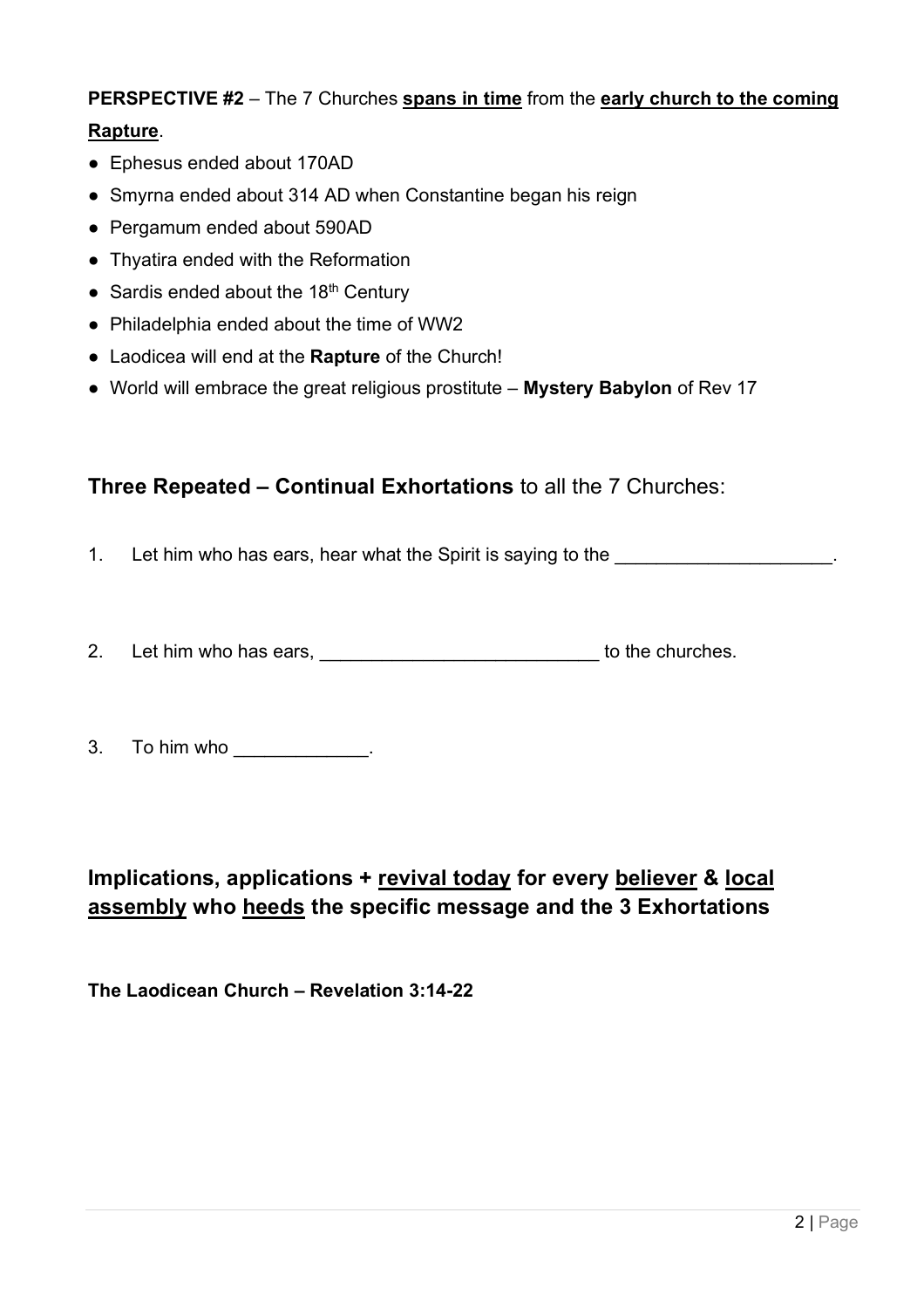# **THE LAODICEAN CHURCH REFLECTS THE END-TIME CHURCH**

**I.** There is **I. There** is **There** is **There** is **There** is the structure that the those in the those in the other churches.

#### **II. \_\_\_\_\_\_\_\_\_ of this church.**

- 1. Church in Laodicea was \_\_\_\_\_\_\_\_\_\_\_\_\_\_ and draw strong \_\_\_\_\_\_\_\_\_. Revelation 3:15-16
- 2. Church in Laodicea had a \_\_\_\_\_\_\_\_\_\_\_\_\_\_\_\_\_\_\_\_\_ of itself as being \_\_\_\_\_\_, became **and and here has a Revelation 3:17a**
- 3. Church in Laodicea, from **God's verdict**, were:

Revelation 3:17b Luke 12:21

**III.** Four of the Lord to this Church. Revelation 3:18-19

**COUNSEL #1** - Buy from God that they may be rich. Revelation 3:18a

A. This is \_\_\_\_\_\_\_\_\_\_\_\_\_\_\_\_\_\_\_\_\_\_\_\_\_\_\_ of an overcomer. WHY? 1 Peter 1:6-7

Our belief system is a manufactured by  $\sim$ 

- A part of it is rooted in the \_\_\_\_\_\_\_\_ of God.
- But, the **other portion of our belief system** comprise \_\_\_\_\_\_\_\_\_\_ that are \_\_\_\_\_ aligned with the **Will**, **Word** and **Wisdom** of God.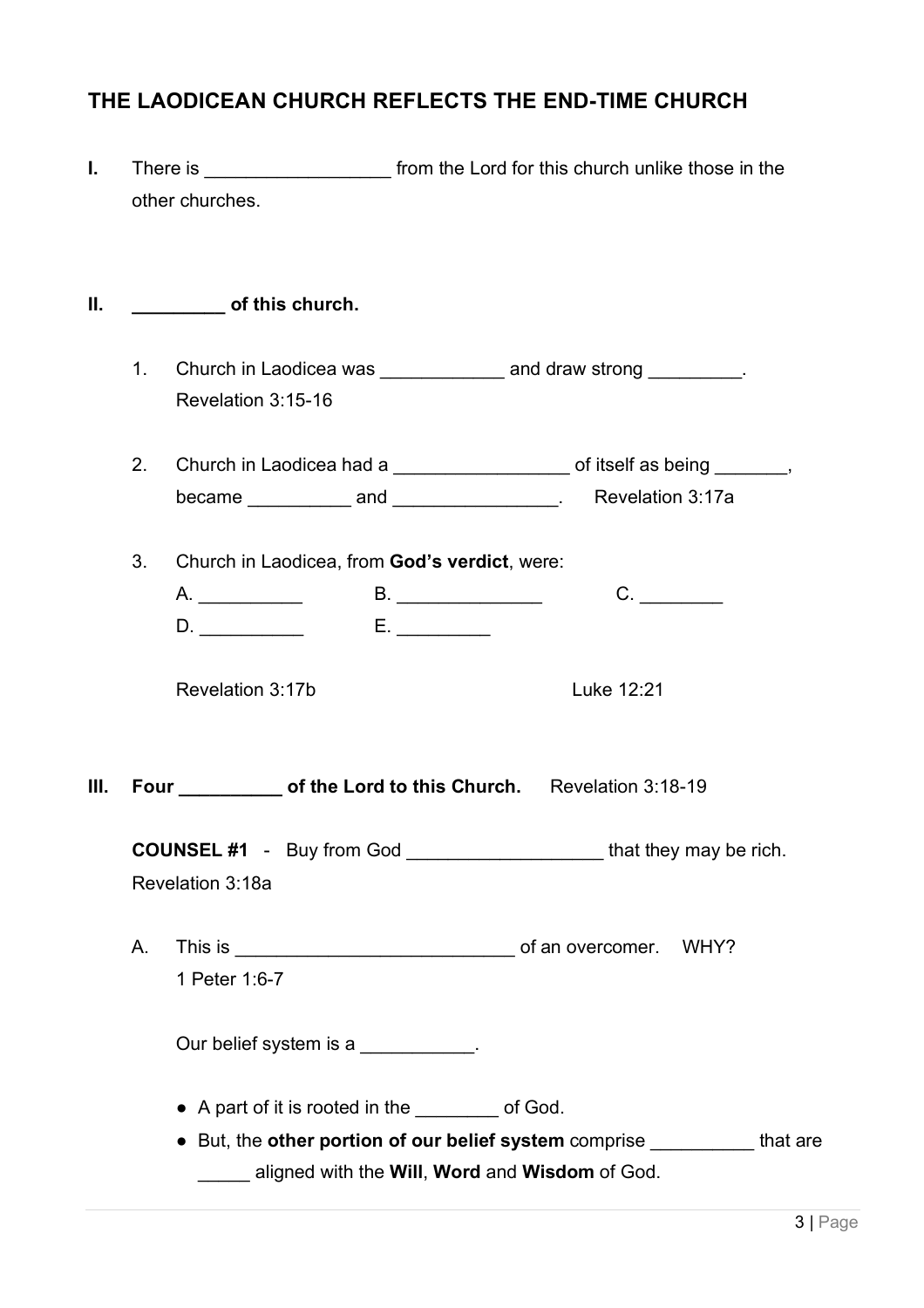#### **1 Peter 1:6-7**



**Trouble-Trials** from Fallen Man and World will test us

Proverbs 23:23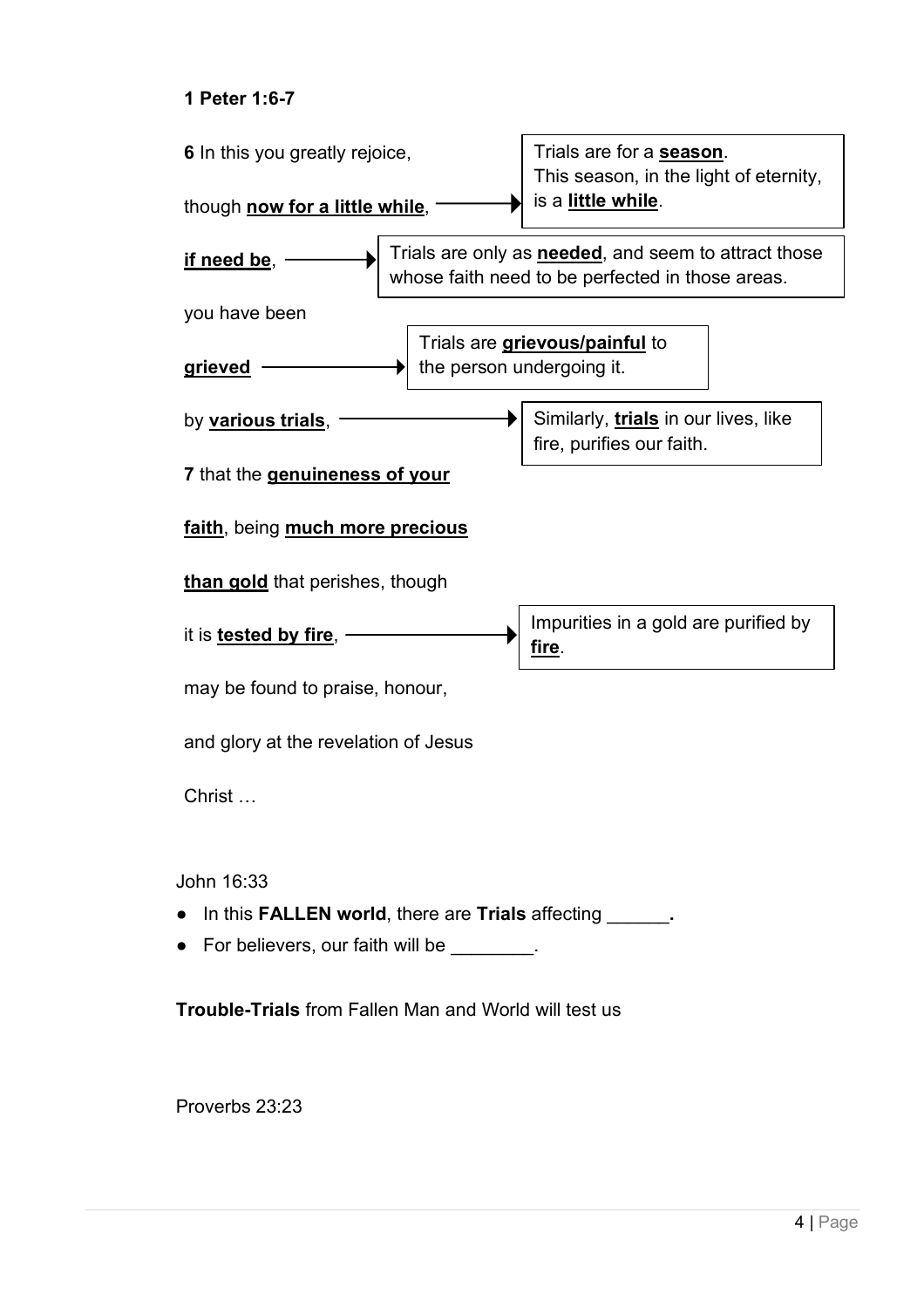- B. We do not have head world as a knowledge. They will be situations where we will completely know and understand on this side of heaven. 1 Corinthians 13:12
- C. But, God has given us but an and states and states in His and  $\sim$  and  $\sim$ from the Holy Spirit when we seek Him. Sufficient knowledge from God's Word and Revelation by the Holy Spirit will help to \_\_\_\_\_\_\_ our faith.
- D. It will help answer such questions: Why did this accident happen? Did God send the typhoon-tsunami to judge us? Did God give me cancer to punish me? Did God send this illness to teach me godliness? Why did God not answer my prayer? Why is it so unfair to me? Why was I retrenched? Why was I rejected? Why did I lose the money? Why? Why? Why?
- E. Sufficient knowledge from God's Word require us to **always base a principle or truth** on the **the contract of Scriptures** instead of some portion that seems to say otherwise. Psalm 119:160 2 Timothy 3:16 Acts 20:27

| <b>But</b> , God has given _______ to Man.                                 |  |  |  |
|----------------------------------------------------------------------------|--|--|--|
| He has given-allowed-permitted Man to a                                    |  |  |  |
| God Himself _________ violate His own Laws.                                |  |  |  |
| He has placed ______ and ____________________ on earth.                    |  |  |  |
|                                                                            |  |  |  |
| given to Man and earth.                                                    |  |  |  |
| We disobey and violate to our ______ and ____________. We obey and flow to |  |  |  |
| our ______ and _____________.                                              |  |  |  |
| Thereafter, whatever we sow, we will _________.                            |  |  |  |
| God is responsible for the decisions we make.                              |  |  |  |
| Choices and ______________.                                                |  |  |  |
| God does _____ randomly, haphazardly intervene _____________________.      |  |  |  |
| God's intervention is always with His character (Jeremiah 9:23-24).        |  |  |  |
|                                                                            |  |  |  |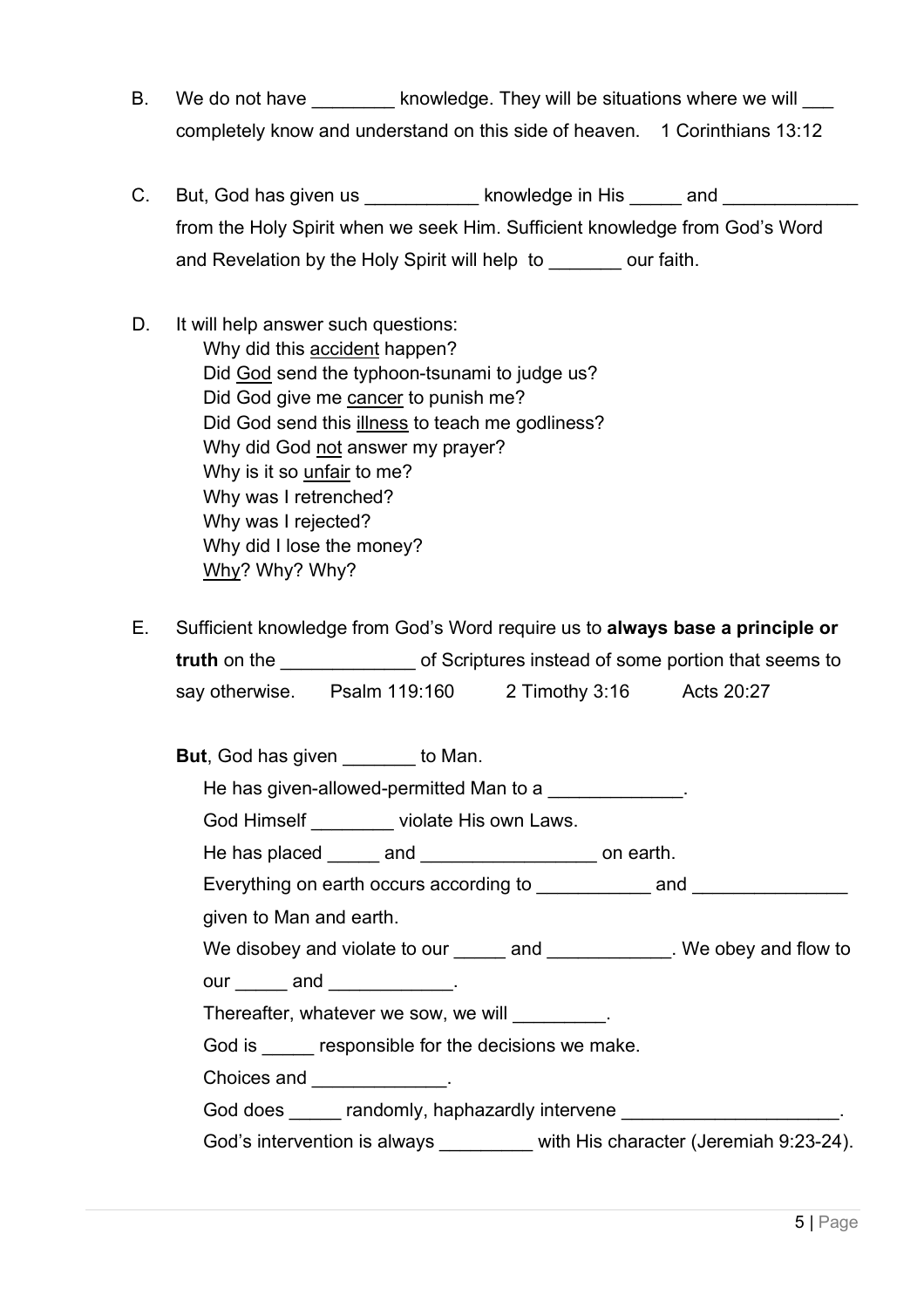F. Our faith is purified when we know the \_\_\_\_\_\_\_\_\_\_\_\_\_\_\_\_\_\_\_\_\_\_ of the pain and trials in our lives.

**All suffering** by a believer is a trial of his  $\qquad \qquad$ .

- (1) Suffering in a \_\_\_\_\_\_\_\_\_\_\_\_\_\_\_.  $\qquad -$  \_\_\_\_\_ choice
- (2) Suffering due to our own " $\frac{1}{2}$ ".  $\frac{1}{2}$  choice
- (3) Suffering for  $\frac{1}{\sqrt{2}}$  suffering for  $\frac{1}{\sqrt{2}}$  and  $\frac{1}{\sqrt{2}}$  and  $\frac{1}{\sqrt{2}}$  choice
- G. God is \_\_\_\_\_\_\_ good. When we turn to Him, He will see us through our trials to turn it for our \_\_\_\_\_\_\_\_\_\_\_\_ even though we may not yet fully see it or understand it at this point in time. Romans 8:28 Genesis 50:20

| <b>COUNSEL #2</b> - Buy from God |             | that they may be covered. |
|----------------------------------|-------------|---------------------------|
| Revelation 3:18b                 | 1 John 2:28 | Revelation 19:7-8         |

Buy \_\_\_\_\_\_\_\_\_\_\_\_\_\_\_\_\_\_ means:

- A. We pay the price to walk in  $\blacksquare$ 
	- Separation
	- Separation \_\_\_\_\_
	- What is permissible for \_\_\_\_\_\_ may not be permissible for you.
	- What permissible may not be permissible now as you grow spiritually.